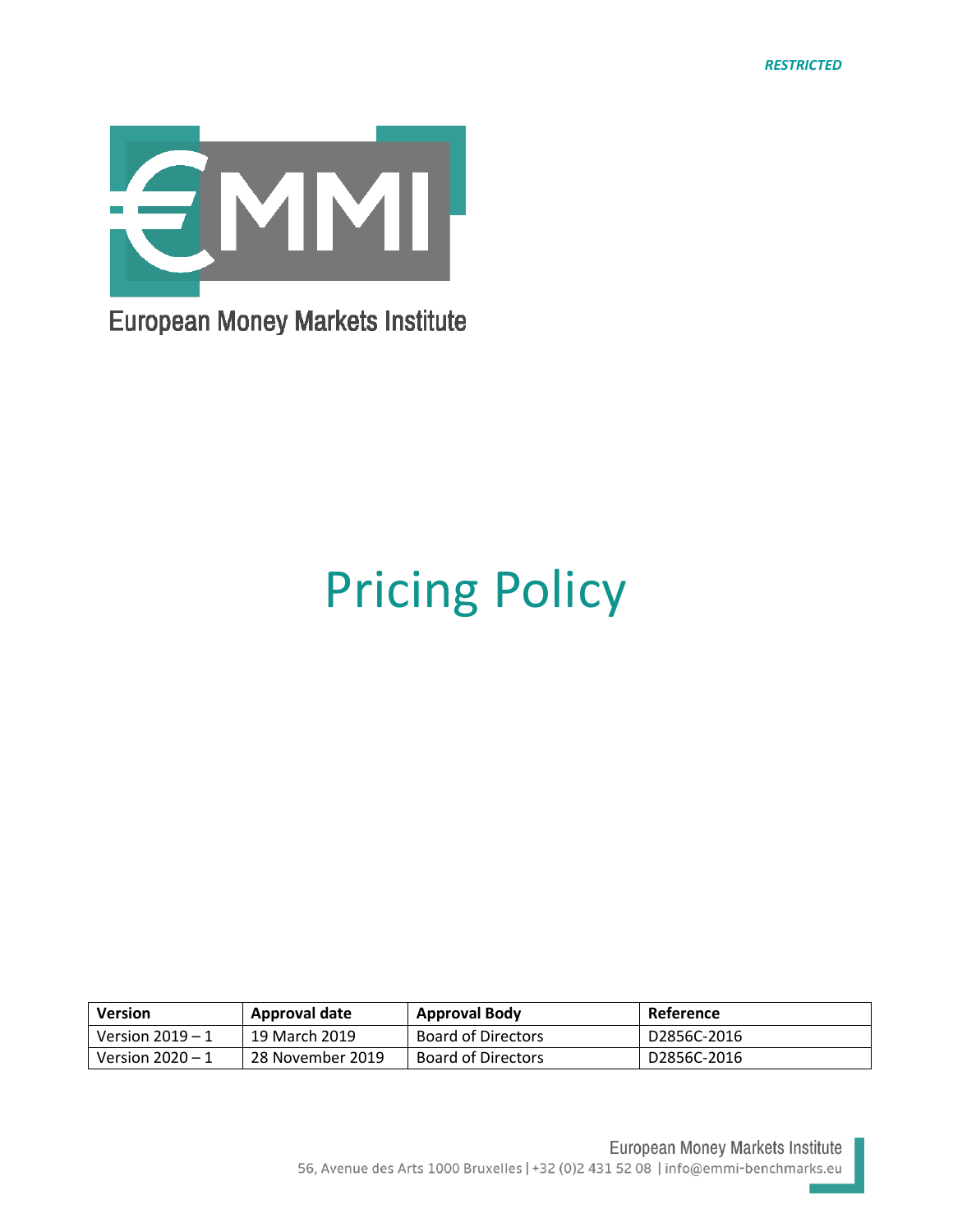

## **Table of Contents**

| 4.4 |                                                                                    |  |
|-----|------------------------------------------------------------------------------------|--|
|     | 4.5 Procedure to benefit from reduced fees for clearing houses with low activity 6 |  |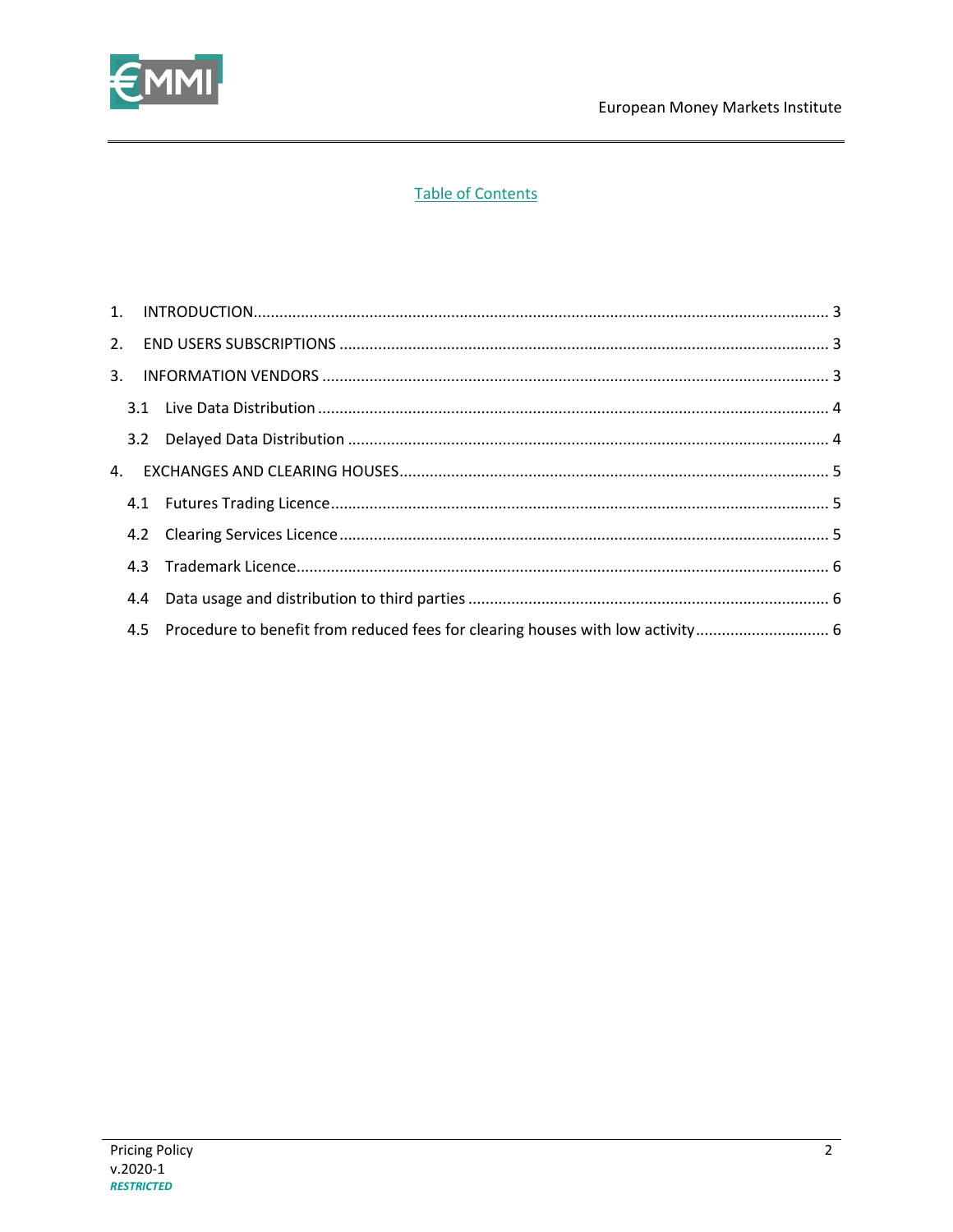

#### <span id="page-2-0"></span>**1. INTRODUCTION**

All commercial uses of the EMMI data are subject to fees<sup>1</sup>. These fees apply to i) end users who use the benchmarks for their own internal business purposes, ii) **information vendors** who distribute the live and delayed data to their client bases and iii) **exchanges and clearing houses** that use the data for transactional/settlement purposes.

The content of the EMMI Data Package as well as details on how users can subscribe to it are defined on the EMMI website [www.emmi-benchmarks.eu.](http://www.emmi-benchmarks.eu/)

#### <span id="page-2-1"></span>**2. END USERS SUBSCRIPTIONS**

The end user subscription model is set out as follows:

| <b>End User subscription Type</b>                                             | Annual Fee <sup>2</sup> |
|-------------------------------------------------------------------------------|-------------------------|
| Global subscription (all named sites globally)                                | €41 600                 |
| Country Subscription (unlimited access to the named sites within one country) | €10 400                 |
| Medium-size country subscription (up to 12 screens in one country only)       | €5 200                  |
| Single Screen subscription (Under conditions <sup>3</sup> )                   | €520                    |

A User site corresponds to each physical location where the Information Vendor provides the data to the EMMI subscriber or its affiliates<sup>4</sup>.

#### <span id="page-2-2"></span>**3. INFORMATION VENDORS**

| Licence Type              | <b>Sites</b>   | Annual Fee <sup>5</sup> |
|---------------------------|----------------|-------------------------|
| Live data distribution    | Up to 50 sites | 10 400€                 |
|                           | 51-100 sites   | 20 800€                 |
|                           | $100+$ sites   | 83 200€                 |
| Delayed data distribution | Unlimited      | 15 600€                 |

*<sup>1</sup> Fees are exempted for Panel Banks as long as the bank belongs to the Eonia and/or Euribor panel(s).*

 $\ddot{\phantom{a}}$ 

<sup>2</sup> *Excluding applicable taxes*

<sup>3</sup> *Single screen subscriptions will require annual statutory declarations from subscribers*

<sup>4</sup> *"Affiliate" means an entity that, from time to time, directly or indirectly controls, is controlled by, or is under common control with a party. An entity will be deemed to control another entity if it has the power to direct or cause the direction of the management or policies of such entity, whether through the ownership of voting securities, by contract, or otherwise.*

<sup>5</sup> *Excluding applicable taxes*

Pricing Policy v.2020-1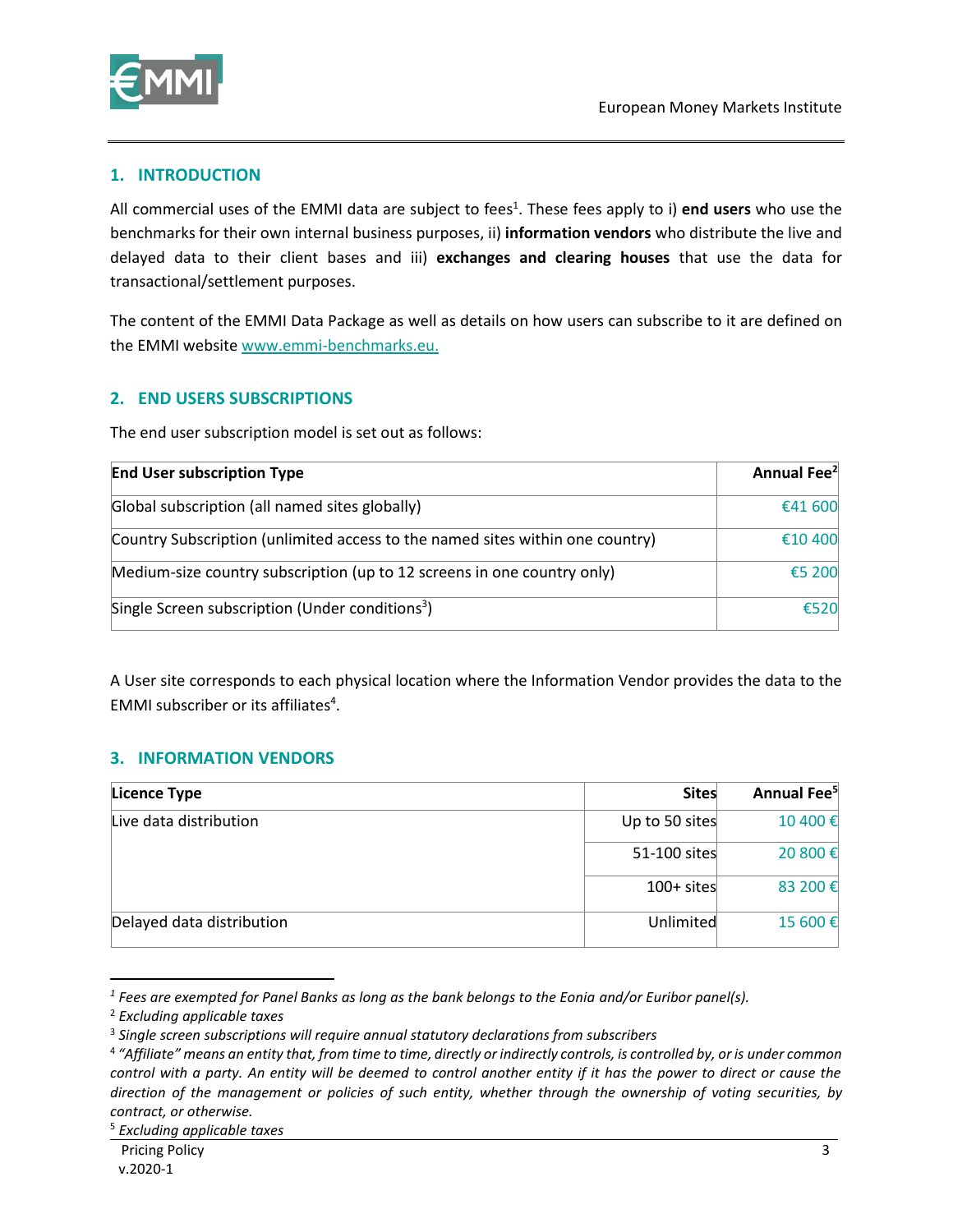

### <span id="page-3-0"></span>**3.1 Live Data Distribution**

Information Vendors that distribute the live data<sup>6</sup> to end users are required to enter into a data distribution agreement with EMMI.

As part of this licence, Information Vendors are able to:

- receive the data
- distribute the data to end users that have entered into an end user agreement with EMMI
- $\bullet$  use the raw data as inputs to Derived Data<sup>7</sup> that the vendor creates
- convert the data into any format suitable for achieving the rights above

The licence does not allow the information vendor to distribute the data to third parties other than clients on its own closed networks or via discrete user access. End users can only use it for their own internal business purposes.

#### <span id="page-3-1"></span>**3.2 Delayed Data Distribution**

All EMMI data are made available on the EMMI website after 24h of publication for non-commercial use. If an Information Vendors wishes to distribute delayed data to their clients, a licence is required.

The Delayed Data licence allows the information vendor;

- to receive the delayed data
- to store the data and provide it in graphical formats or other formats as required

Under this licence, end-users do not need to have an agreement with EMMI to receive the delayed data. No additional fees can be charged by the Information Vendor for receipt of this data by their users.

The annual price per hosted website is  $1.040\epsilon$ .

 $\ddot{\phantom{a}}$ *<sup>6</sup> Within the first 24h of publication.*

<sup>7</sup> *Derived Data is not identifiable as being part of the Data Package or cannot be readily re-engineered to get the raw EMMI data. End users will not require an end user agreement to receive Derived Data from the Information vendor. The Information Vendor will need to advise their clients that EMMI data is used as an input to the Derived Data.*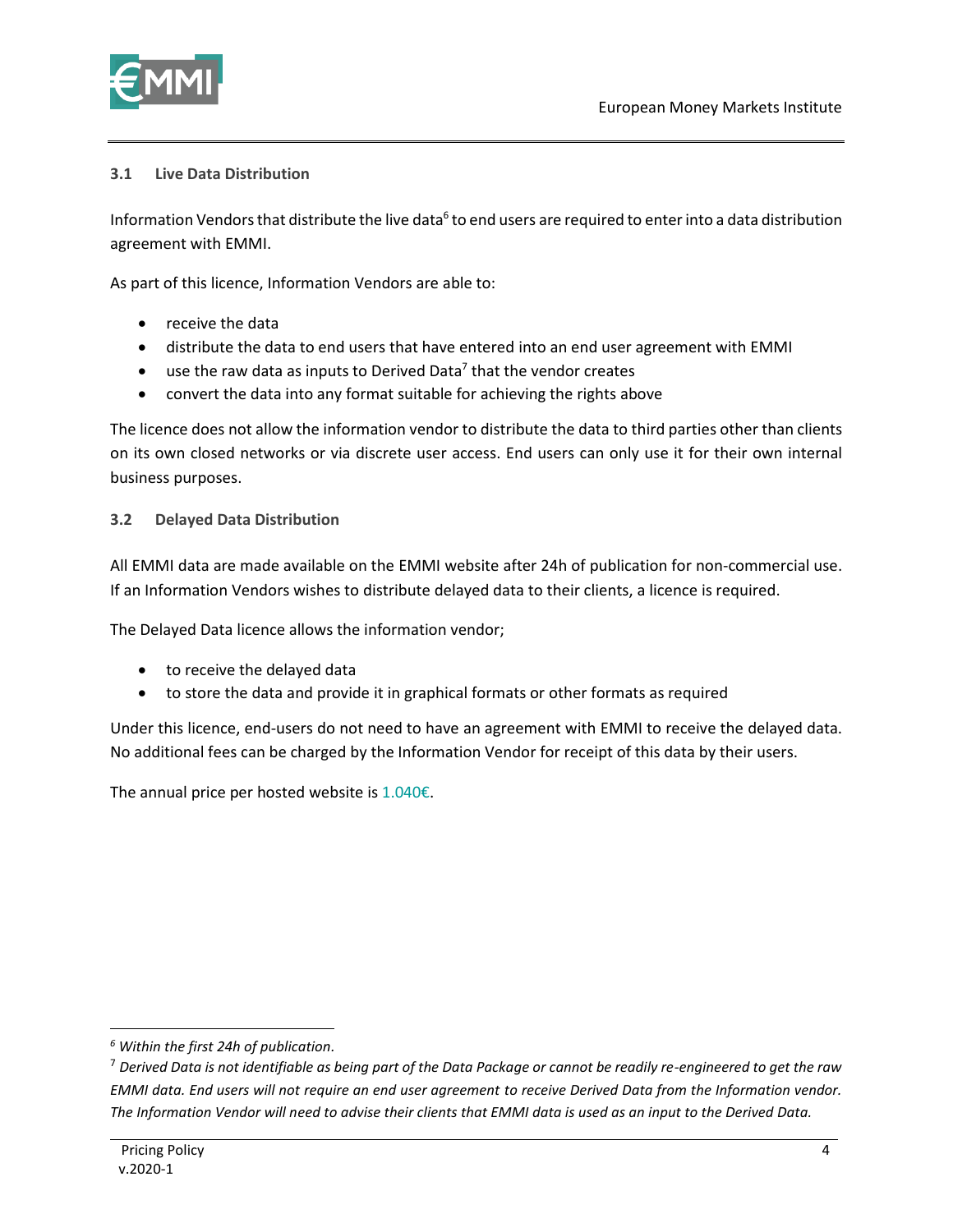

#### <span id="page-4-0"></span>**4. EXCHANGES AND CLEARING HOUSES**

Agreements with exchanges and clearing houses are built with several components

| Licence types           | Clearing for less than 1000 trades <sup>8</sup> | Normal clearing houses and futures exchanges |
|-------------------------|-------------------------------------------------|----------------------------------------------|
| Futures/trading         |                                                 | 52 000€                                      |
| Clearing                | 5 200€                                          | 20 800€                                      |
| Trademarks <sup>9</sup> | 7 800€                                          | 31 200€                                      |
| Data access             |                                                 | Global: 41 600 €                             |
|                         |                                                 | Country: 10 400 €                            |
|                         |                                                 | Medium-size country: 5 200 €                 |
|                         |                                                 | Single screen: 520 €                         |

#### <span id="page-4-1"></span>**4.1 Futures Trading Licence**

Under this licence, organisations may use EMMI benchmark data as:

- a) an underlying reference rate for a financial markets futures contract they operate or
- b) a daily, weekly, monthly or quarterly settlement price in relation to a futures contract that they operate

The licence allows for the organisation to also publish settlement prices based on the benchmark data, the creation of Derived data from the reference data provided and the provision of reports to their member organisations. The contract outlines the scope of these activities and definitions to what constitutes Derived data and reports to members (i.e. these cannot take the form of a substitute data service).

#### <span id="page-4-2"></span>**4.2 Clearing Services Licence**

Under this licence, organisations may use EMMI benchmark data as:

- a) reference rates in the member Clearing activities of the company or
- b) a daily, weekly, monthly or quarterly settlement price in relation to member Clearing services that they operate

The licence allows for the organisation to create Derived data from the reference data provided and the provision of reports to their member organisations. The contract outlines the scope of these activities and definitions to what constitutes Derived data and reports to members (i.e. these cannot take the form of a substitute data service).

 $\overline{a}$ 

*<sup>8</sup> Procedure to benefit from reduced fees for clearing houses with low activity (see point 4.5) <sup>9</sup> Required in combination with futures/trading and clearing licenses*